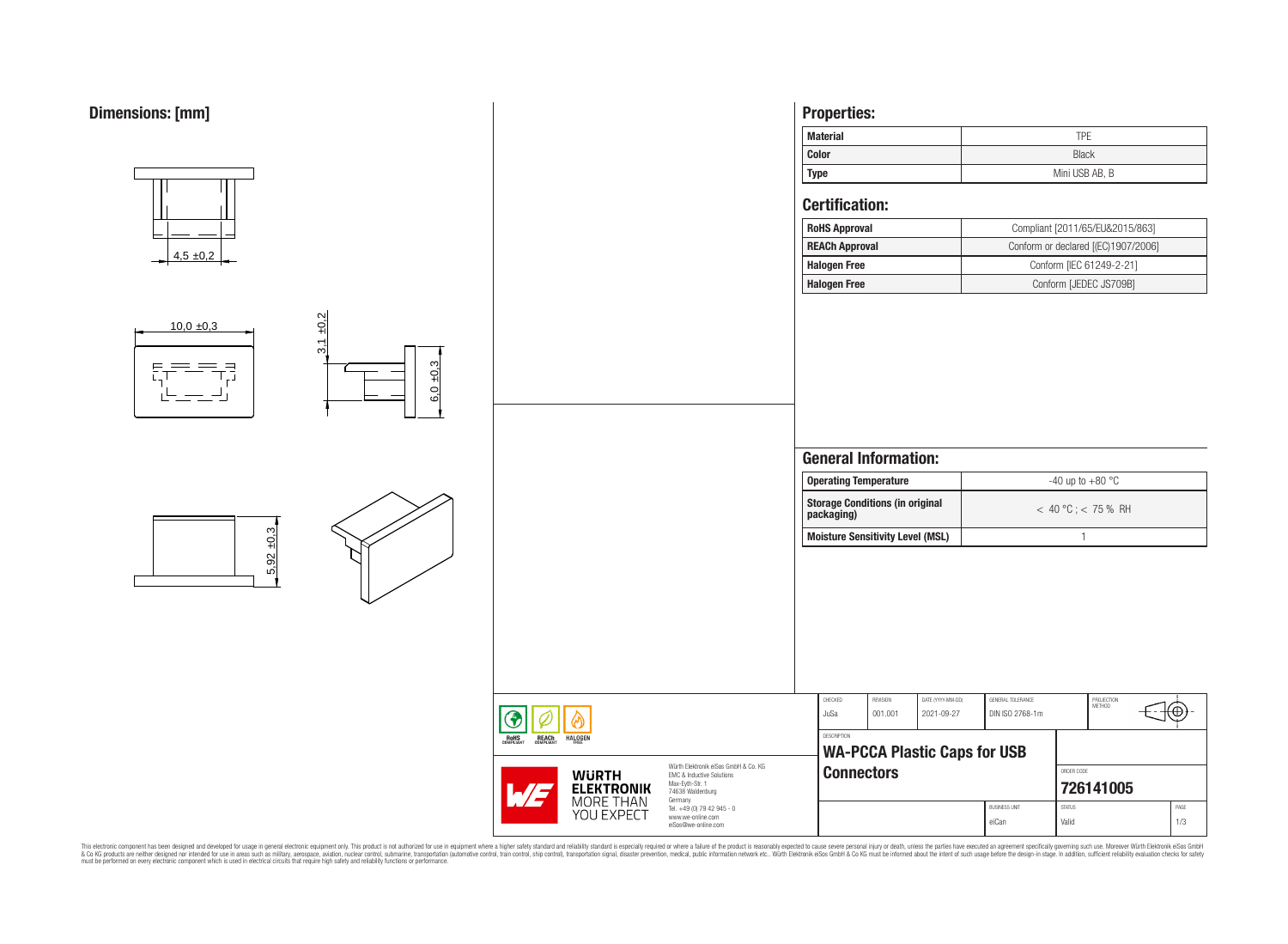# **Cautions and Warnings:**

# **The following conditions apply to all goods within the product series of WA-PCCA of Würth Elektronik eiSos GmbH & Co. KG:**

### **General:**

- This mechanical component is designed and manufactured for use in general electronic equipment.
- Würth Elektronik must be asked for written approval (following the PPAP procedure) before incorporating the components into any equipment in fields such as military, aerospace, aviation, nuclear control, submarine, transportation (automotive control, train control, ship control), transportation signal, disaster prevention, medical, public information network, etc. where higher safety and reliability are especially required and/or if there is the possibility of direct damage or human injury.
- Mechanical components that will be used in safety-critical or high-reliability applications, should be pre-evaluated by the customer.
- The component is designed and manufactured to be used within the datasheet specified values. If the usage and operation conditions specified in the datasheet are not met, the component may be damaged or dissolved.
- Do not drop or impact the components, the component may be damaged.<br>• Wirth Elektronik products are qualified according to international standard
- Würth Elektronik products are qualified according to international standards, which are listed in each product reliability report. Würth Elektronik does not warrant any customer qualified product characteristics beyond Würth Elektroniks' specifications, for its validity and sustainability over time.
- The responsibility for the function of the application of the customer specific products and use in a particular customer design is always the full and autonomous responsibility of the customer. All technical specification for standard products also apply to customer specific products.

### **Product Specific:**

### **Cleaning and Washing:**

- Washing agents used during the production to clean the customer application might damage or change the characteristics of the components. Washing agents may have a negative effect on the long-term functionality of the product.
- Using a brush during the cleaning process may damage the component. Therefore, we do not recommend using a brush during the PCB cleaning process.

## **Potting and Coating:**

• If the product is potted in the customer application, the potting material might shrink or expand during and after hardening. Shrinking could lead to an incomplete seal, allowing contaminants into the components. Expansion could damage the components. We recommend a manual inspection after potting or coating to avoid these effects.

### **Storage Conditions:**

- A storage of Würth Elektronik products for longer than 12 months is not recommended. Within other effects, the terminals may suffer degradation, resulting in bad processability. Therefore, all products shall be used within the period of 12 months based on the day of shipment.
- Do not expose the components to direct sunlight.<br>• The storage conditions in the original packaging
- The storage conditions in the original packaging are defined according to DIN EN 61760-2.
- The storage conditions stated in the original packaging apply to the storage time and not to the transportation time of the components.

### **Packaging:**

• The packaging specifications apply only to purchase orders comprising whole packaging units. If the ordered quantity exceeds or is lower than the specified packaging unit, packaging in accordance with the packaging specifications cannot be ensured.

### **Handling:**

- The maximum permissible torques must be complied with to prevent mechanical destruction of the component and PCB.
- If a component is pre-assembled with an adhesive tape, the adhesive duration cannot be guaranteed. This depends on the surface where the component will be mounted on. It also depends on the environmental conditions the component is exposed to. The customer has to evaluate this for his specific application.
- Violation of the technical product specifications will void the warranty.
- Coated metal parts may have spots and/or deposits because of the rinsing and drying process during plating. The storage and processability are not affected.
- The temperature rise of the component must be taken into consideration. The operating temperature is comprised of ambient temperature and temperature rise of the component.The operating temperature of the component shall not exceed the maximum temperature specified.

These cautions and warnings comply with the state of the scientific and technical knowledge and are believed to be accurate and reliable. However, no responsibility is assumed for inaccuracies or incompleteness.

| <b>REACH</b><br>COMPLIANT<br><b>HALOGEN</b><br>ROHS<br>COMPLIANT |                                                              |                                                                                                                                                                                               | CHECKED<br>JuSa                                    | REVISION<br>001.001 | DATE (YYYY-MM-DD)<br>2021-09-27 | GENERAL TOLERANCE<br>DIN ISO 2768-1m |                         | PROJECTION<br>METHOD |  | ₩           |
|------------------------------------------------------------------|--------------------------------------------------------------|-----------------------------------------------------------------------------------------------------------------------------------------------------------------------------------------------|----------------------------------------------------|---------------------|---------------------------------|--------------------------------------|-------------------------|----------------------|--|-------------|
|                                                                  |                                                              |                                                                                                                                                                                               | DESCRIPTION<br><b>WA-PCCA Plastic Caps for USB</b> |                     |                                 |                                      |                         |                      |  |             |
|                                                                  | <b>WURTH</b><br><b>ELEKTRONIK</b><br>MORE THAN<br>YOU EXPECT | Würth Flektronik eiSos GmbH & Co. KG<br>FMC & Inductive Solutions<br>Max-Evth-Str. 1<br>74638 Waldenburg<br>Germany<br>Tel. +49 (0) 79 42 945 - 0<br>www.we-online.com<br>eiSos@we-online.com | <b>Connectors</b>                                  |                     |                                 |                                      | ORDER CODE<br>726141005 |                      |  |             |
|                                                                  |                                                              |                                                                                                                                                                                               |                                                    |                     |                                 | <b>BUSINESS UNIT</b><br>eiCan        | <b>STATUS</b><br>Valid  |                      |  | PAGE<br>2/3 |

This electronic component has been designed and developed for usage in general electronic equipment only. This product is not authorized for use in equipment where a higher safety standard and reliability standard si espec & Ook product a label and the membed of the seasuch as marked and as which such a membed and the such assume that income in the seasuch and the simulation and the such assume that include to the such a membed and the such